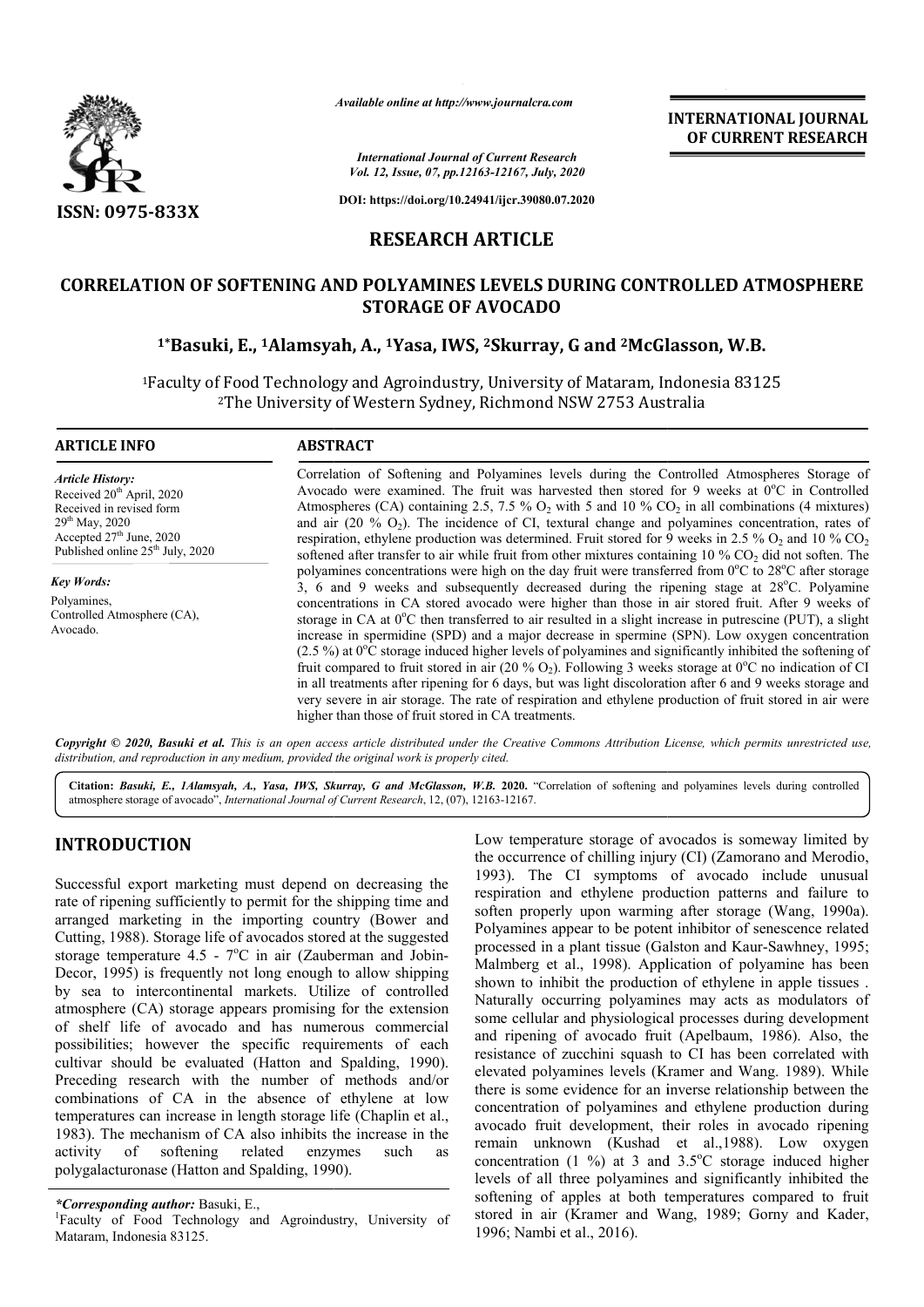This possibility has not been fully explored in avocado fruit. Such studies need to be evaluated for each cultivar to determine their specific requirements (Hatton and Spalding, 1990). In this study, we evaluate the effectiveness of gas mixtures containing low oxygen and high carbon dioxide concentrations (CA) for extending storage life and reducing the incidence of CI. A further aim was to identify possible correlations between ethylene and rate of respiration to the polyamines levels of Hass avocado ventilated with gas mixtures containing low  $O_2$  and high  $CO_2$  during storage at 0 C were examined. The incidence of CI, textural change, and polyamines levels were determined.

## **MATERIAL AND METHODS**

Mature 'Hass' avocado fruit was harvested from The Centre of Lombok District, then transfer about 30 km by road to the Food Technology Laboratory, University of Mataram, Indonesia. Fruit was then sorted for weight uniformity, dipped in 0.2 % 'Prochloraz' fungicide solution, dried for about 30 minutes at  $20^{\circ}$ C and then stored in 30 L polyethylene containers. Samples of 36 fruits were enclosed in each of thirty-polyethylene container and were stored at  $0^{\circ}$ C. Groups of three containers were ventilated with the ventilated with air  $(20\% O_2)$  or CA at a flow rate of about 12 L.h<sup>-1</sup> (Table 1). The atmospheres were generated by mixing regulated flows of air, carbon dioxide and a nitrogen-enriched stream (Smith et al.,1997). The mixtures of CA were monitored with a Fruit Store Analyser type 770 L (David Bishop Instrument, Heatfield, UK) and the composition was recorded automatically at 4 hourly intervals. Experimental unit of the fruit stored in CA containing 2.5, 7.5 %  $O_2$  with 10 and 5 %  $CO<sub>2</sub>$  in all combinations (4 mixtures) and Air (20 %  $O<sub>2</sub>$ ). Samples from each atmosphere were transferred to 28°C at 3 weeks intervals. The harvested and sampled fruit were stored singly in polyethylene container (1 L) at ambient temperatures were then ventilated at an air-flow rate of about  $8$  L.h<sup>-1</sup>. These fruits were used for measurement of rate of respiration and ethylene production. Another three fruit from each treatment were taken for analyses of polyamine levels at two-day intervals (Table 2). Fruit from this experiment was assessed for their ability to ripen and the incidence of CI and textural change. The rate of respiration and ethylene production of freshly harvested and CA storage of avocado were measured daily, whereas Polyamine concentration was analysed at days  $0, 2, 4$  and 6 at 28 $\mathrm{^{\circ}C}$  following CA storage.

Assessment of CI was visually performed by cutting the fruit longitudinally into halves and scoring the appearances of the pulp using a scale, where  $0 =$  no discolouration;  $1 =$  very light discolouration;  $2=$  light discolouration;  $3=$  medium discolouration and 4 severe discolouration (Meir et al., 1995; Pesis et al.,1994). Flesh firmness was measured on two locations on each fruit with an Effegi penetrometer mounted on a drill press (12 mm tip), following removal of small pieces of skin. Firmness was expressed as newtons (Kgf x  $9,807 =$ Newtons (N) (Kader, 1982). The rate of respiration and Ethylene production were analysed by using gas chromatograph (Gow Mac Model 500, USA) with similar method to those described by (Basuki, 2000; Jobling,1993). The rate of respiration was reported as  $mLCO<sub>2</sub>/kg/h$  and ethylene production of fruit tissue as  $\mu LC_2H_4.kg/h$ . Polyamine concentrations were determined at each sampling interval in pulp sections of three individual fruit used for flesh firmness according to the procedure of (Kramer and Wang, 1989) with

the following modifications. Pulp tissues were taken in the form of discs from the equatorial region with a knife to yield about 2 g fresh weight samples. Pulp samples were stored at - 80°C for later extraction. Extracts for polyamine analysis were prepared by homogenizing 2.0 g of tissue in 15 mL of 5 % perchloric acid using a Waring blender. Before homogenization,  $1,8$ -octanediamine  $(150 \text{ nmol} \text{g}^{-1})$  fresh weight) was added as an internal standard. The homogenate was then centrifuged at 8000 x g for 20 minutes (Beckman GS-6R Centrifuge). The supernatant was saved for polyamine analysis. Dansylation was performed by mixing  $400 \mu L$  of  $10$ mg dansyl chloride.mL $^{-1}$  (in acetone) and 150  $\mu$ L of saturated sodium bicarbonate with  $200$   $\mu$ L of tissue extract. After incubation overnight at room temperature,  $250 \mu L$  proline.mL<sup>-1</sup> was added and the incubation was continued for one hour. After centrifugation in a Beckman GS-6R Centrifuge at 8000 x g for 10 min, the pH of the supernatant was adjusted to 6.8. Samples of  $100 \mu L$  of the supernatant were used for HPLC analysis (Hugo et al.,1987). HPLC was performed with a system consisting of two pumps (Waters 501 and Waters 510 ). Samples were injected using a Waters U6K injector onto a reverse-phase 25 cm C-18 column (Supelco). Samples were eluted from the column at a flow rate of  $1.5 \text{ mL.min}^{-1}$  with a programmed solvent gradient of 0, 100, 0; 15, 0, 100; 18, 0,100; where the first number was the time (minutes), the second number was the percent of buffer A (60 Methanol: 40 water), and the third number was the buffer B (10 ethanol). Elution was completed in 18 min. Products were detected with a Tunable Absorbance Detector (Waters 484) using an excitation wavelength of 365 nm. The pumps were controlled and data collected and analyzed using a Computer system equipped with a Baseline 810 Chromatography Work Station (Dynamic Solutions). Total polyamines were quantified by the comparison of sample peak areas with those of the known standard. Each mean was the average of three independent samples from each treatment. Putrescine (PUT), spermidine (SPN) and spermine (SPN) are collectively referred to as polyamines (Kramer and Wang, 1989).

### **RESULTS AND DISCUSSION**

**Polyamines:** Changes in polyamines levels of fruit after transfer to air at  $28^{\circ}$ C following CA storage for 3, 6 and 9 weeks at 0°C. Polyamines levels were not measured in freshly harvested fruit during ripening at 28°C. Unripe avocado fruit have been reported to have relatively higher concentrations of polyamines than ripe fruit (Apelbaum, 1986). In the present study, the concentrations were high in all samples on the day of transfer from 0°C to 28°C, after storage for 3, 6 and 9 weeks and subsequently decreased during storage in air at 28°C (Fig. 1). Similar results were observed in Hass avocado from New Zealand (Basuki et al.,2016). This suggested that the initial concentrations in the fruit were high and CA mixtures had no consistent effects on polyamine levels or the rates of change during ripening at 28°C. Polyamine levels decrease during avocado fruit development (Apelbaum, 1986;Kushad et al.,1988) and between the immature and mature stages of development prior to the onset of climacteric ethylene production in tomato fruits (Kakkar and Rai, 1993). Polyamine levels in CA stored avocado were higher than those in air stored fruit. The effect of CA on the polyamine levels in avocado are shown in Figure 2. After 9 weeks of storage in CA at then transferred to air  $(20\% O_2)$  resulted in a slight increase in PUT, and SPD except for the major decrease in SPN.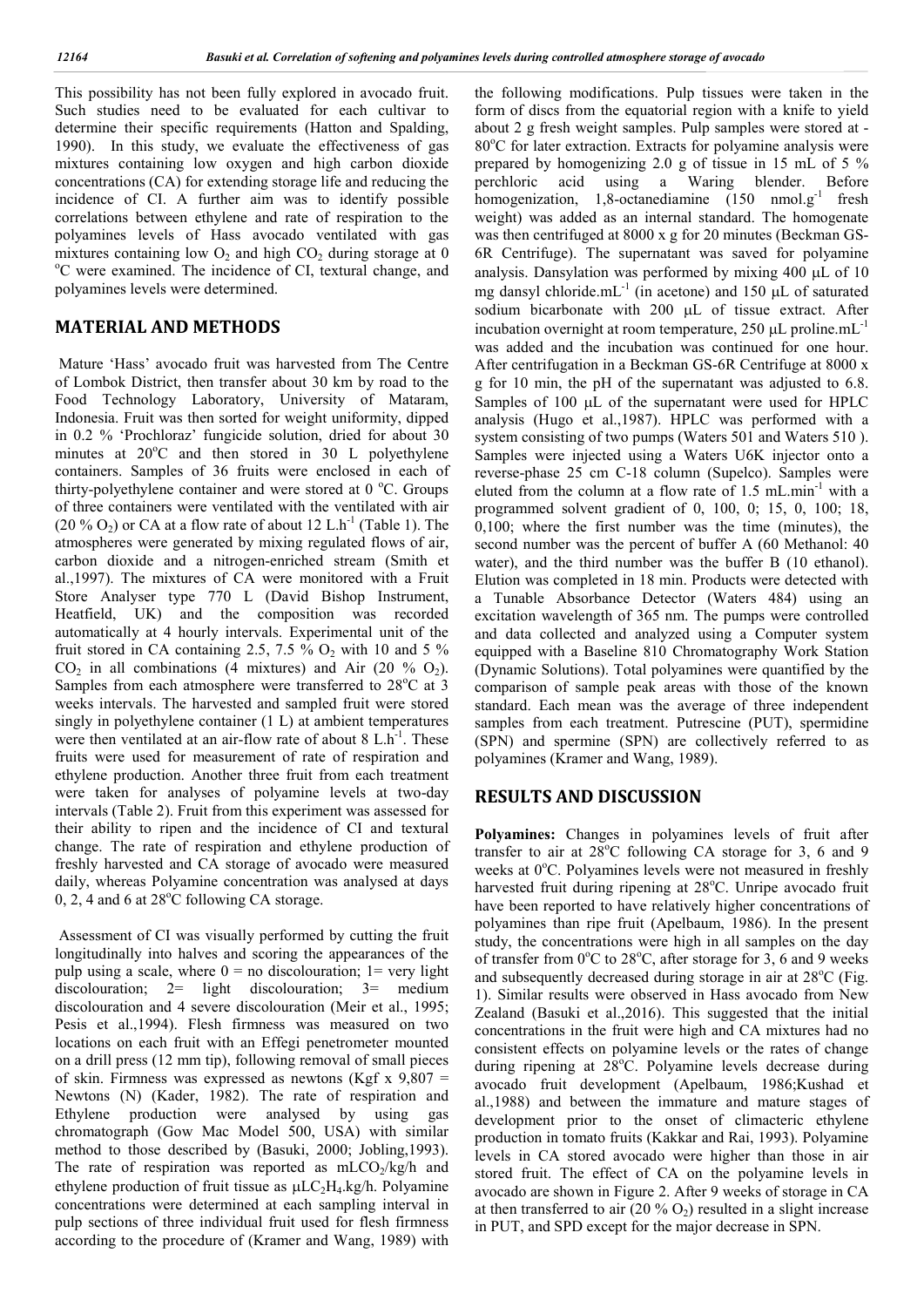

Storage time (Weeks)

**Fig. 1. Total Polyamines of avocado fruit folowing transfer to air at 28<sup>o</sup> C for 6 days after CAtreatments for 9 weeks at 0<sup>o</sup> C. Means for each treatment with different letter were significantly different at p< 0.05 (Duncan's Range Multiple Comparisons)**



**Fig. 2. Severity of chilling injury of avocado flesh after 6 days at 28<sup>o</sup> C following transfer from CA storage at 0<sup>o</sup> C for 3,6, and 9 weeks. Means for each treatment with different letter were significantly different at p< 0.05 (Duncan's Range Multiple Comparisons).**



**Fig. 3. Textural changes of avocado after transfer to air for 6 days following CA storage for 3,6 and 9 weeks at 0<sup>o</sup> C. Means for each treatment with different letter were significantly different at p< 0.05 (Duncan's Range Multiple Comparisons)**



**Fig. 4. The rates of respiration (Above) and ethylene production (Below) of Hass avocado after transfer to air following CA storage for 3 weeks. Means for each treatment with different letter were significantly different at p< 0.05 (Duncan's Range Multiple Comparisons)**

**Table 1. Experiment CA storage plan at 0 <sup>o</sup> C.**

| Atmospheres                                   | Storage time (weeks) |  |  |  |
|-----------------------------------------------|----------------------|--|--|--|
|                                               |                      |  |  |  |
| $2.5\%$ O <sub>2</sub> + 10 % CO <sub>2</sub> |                      |  |  |  |
| $2.5\%$ O <sub>2</sub> + 5 % CO <sub>2</sub>  |                      |  |  |  |
| $7.5\%$ O <sub>2</sub> + 10 % CO <sub>2</sub> |                      |  |  |  |
| $7.5\%$ O <sub>2</sub> + 5 % CO <sub>2</sub>  |                      |  |  |  |
| Air/20% $O2$                                  |                      |  |  |  |

+ indicates when samples were transferred to Air

**Table 2. Fruit sampling plan following storage at 0 <sup>o</sup> C**

| Time<br>(days) | Respiration rateand ethylene<br>production | Polyamines<br>concentrations |
|----------------|--------------------------------------------|------------------------------|
|                |                                            | $+ (3)$                      |
|                |                                            |                              |
| 2              |                                            | $+(3)$                       |
| 3              |                                            |                              |
| 4              |                                            | $+(3)$                       |
|                |                                            |                              |
| 6              |                                            |                              |

PUT and SPD increased over time while SPN decreased, but all remained higher than those in air-stored fruit. Some differences are due to differences in concentration of oxygen in CA storage. These results agree with Kramer et al., (1989) who reported that the concentrations of polyamines were higher in CA-stored apples than in air-stored fruits and the maximum concentrations coincided with the ethylene climacteric. A close and inverse relationship has been observed between ethylene and firmness. PUT and SPD concentrations evolved in a similar way during peaches storage at 1 and  $5^{\circ}$ C and decreased in the fruits kept for 48 hours at 20 °C (Valero et al., 1997).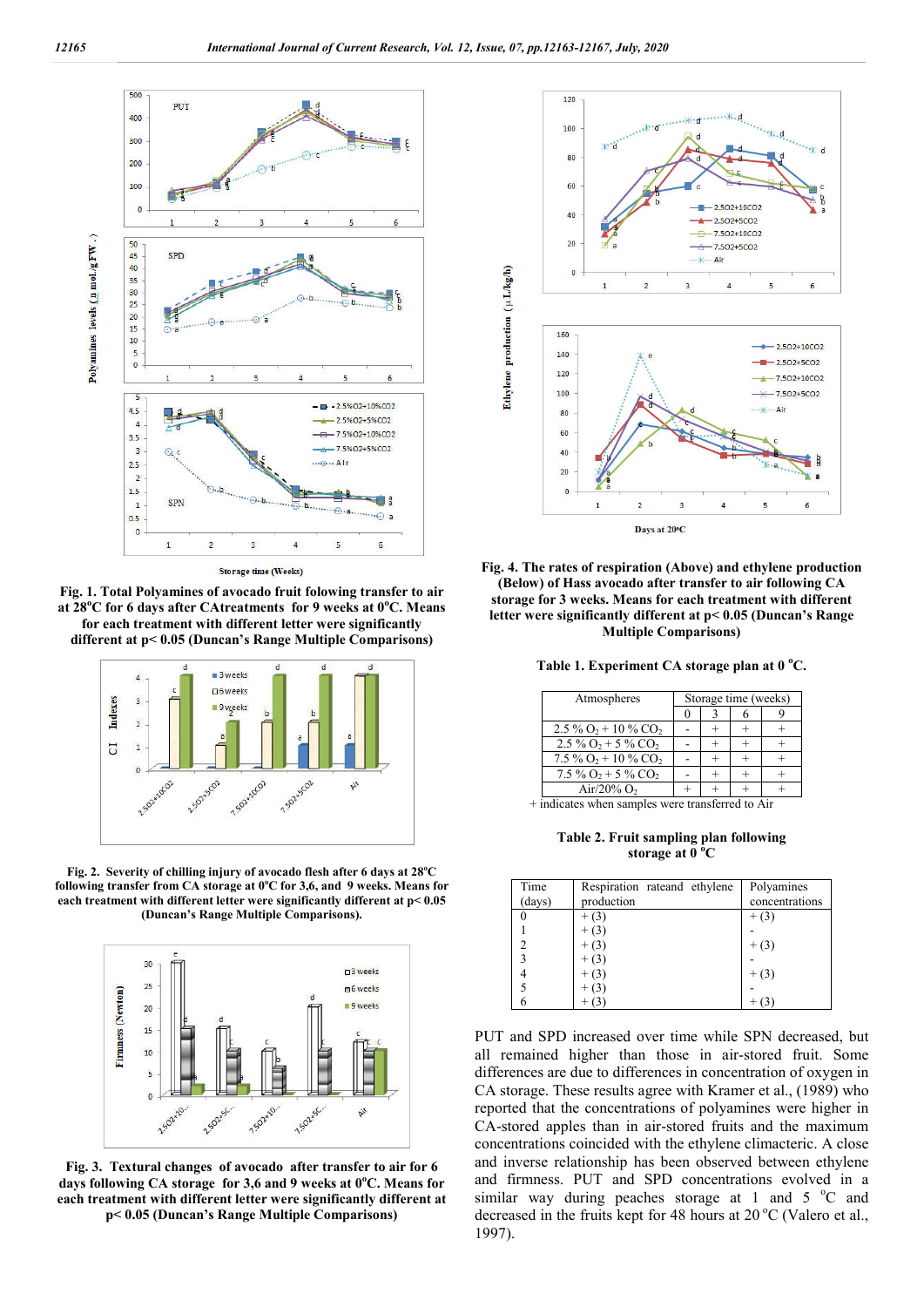In most cases, PUT might accumulate due to stress (Galston and Kaur-Sawhney, 1995). Polyamines and ethylene are known to have opposite effects in avocado fruit ripening. This paper present that ethylene production begins only after the concentration of polyamines decline (Fig. 4). Ethylene production reached a maximum concentration whereas the level of certain endogenous polyamine decline (Kakkar and Rai, 1993). During this phase accumulation of polyamines declines while extensive production of ethylene results in promotion of senescence of the plant organ (Saftner and Baldi, 1990;Fluhr and Matto, 1996). However, Polyamines and ethylene biosynthesis pathways do not actively compete for the same substrates at any stage of avocado fruit development and ripening (Kakkar and Rai, 1993).

No such competition was observed in avocado during fruit development and ripening (Kushad et al., 1988) because polyamines peak earlier than ethylene (Evan and Malmberg, 1989). A correlation has also been reported between early cell division and PUT and SPD levels in avocado pulp (Apelbaum, 1986; Evan and Malmberg, 1989). CA storage involving low oxygen and high  $CO<sub>2</sub>$  concentrations is widely used to prolong the storage life of apples. Low oxygen concentration (1 %) at 1 and 3.5°C storage induced higher levels of all three polyamines and significantly inhibited the softening of apples at both temperatures compared to fruit stored in air (Kramer and Wang, 1989;Gorny and Kader, 1996;Nambi et al.,2016;Gorny and Kader, 1997). Polyamines have been shown to posses anti senescence agent, including the inhibition of degradation enzymes, fruit development and stabilization of membrane development (Galston and Kaur-Sawhney, 1995).

**Chilling Injury:** The severity of CI in the flesh was examined at day 6 after transfer of the fruit to air following CA storage for 3,6 and 9 weeks. CI was not detected in fruit stored in air and/or CA fruit after 3 weeks of storage. Very light discolouration was observed in fruit containing 2.5 %  $O_2$  + 10 % CO<sub>2</sub> and 2.5 % O<sub>2</sub> + 5 % CO<sub>2</sub>. After 6 and 9 weeks the fruit stored in 2.5 %  $O_2$  combined with 5 and 10 % CO2, very light discoloration was observed whereas control fruit developed severe CI symptoms (Fig. 2). These fruits reached normal colour compared to other treatment that only achieved colour score 3. Overall, these treatments (2.5 and 7.5 %  $O_2$  combined with 10 and 5 %  $CO<sub>2</sub>$ ) gave the best result and the fruit ripened normally. Avocado (*P. americana* cv Ettinger) fruit treated with Ethrel prior to packing and air-storage developed severe CI symptoms, expressed as mesocarp discoloration after 3 weeks at 5°C (Pesis et al.,2002). The CI symptom in air storage were black lesions in the skin and grey black discoloration of the flesh. Similar result was observed in fruit stored at 0 and 2°C (Hopkirk et al.,1994;Saftner and Baldi, 1990). The rates of softening of the avocado fruit after transfer to air were strikingly affected by storage temperature. Fruit were fully soft following storage at CA and this fruit developed normal brown black skin when ripe. The differences between the CA treatments and air storage were not significant. Atmospheres of four treatments ( $2.5\%$  O<sub>2</sub> + 10 %)  $CO_2$ , 2.5 %  $O_2$  +5 %  $CO_2$ , 7.5 %  $O_2$  + 10 %  $CO_2$ , and 7.5 %  $O_2$  + 5 %  $CO_2$ ), retarded softening significantly. All fruit stored for 6 and 9 weeks at CA softened normally during ripening at ambient temperature (Fig. 3).

**Fruit firmness:** A correlation has also been noted between firmness and polyamines levels in avocado pulp. Low oxygen concentration (2.5 %) at  $0^{\circ}$ C storage induced higher levels of polyamines and significantly inhibited the softening of fruit compared to fruit stored in air. Fruit following CA storage for  $6$  and  $9$  weeks in high  $CO<sub>2</sub>$  concentration and air attained very severe CI after ripening in ambient temperature (Basuki et al., 2016).

*Rates of respiration and ethylene production*: The pattern of changes in respiration rates and ethylene production during ripening of avocado fruit transferred to air at 20oC were measured daily for 6 days, following CA storage for 3 weeks at 0oC (Fig. 4). Freshly harvested fruit showed climacteric patterns of CO2 and ethylene production, with peaks recorded on the 14th day. The rates of respiration and ethylene production of fruit stored in air were higher than those of fruit stored in CA treatments. Respiration rates and ethylene production show climacteric-like peaks by days 2 - 4 for air and CA compared to harvest control that reached a peak at 14 days. The lowest rates of ethylene production were recorded in fruit stored in CA mixtures of 2.5 %  $O_2$  combined with 5 or 10  $% CO<sub>2</sub>$ . Generally, the CA treatments reduced the respiratory peak and ethylene production as compared to air. In comparison to harvested fruit that reached a peak at day 14, these data show that ethylene production and respiration were stimulated by chilling at  $0^{\circ}$ C, peaking 2 - 3 days after transfer to 20°C and decreasing thereafter. CA treatments at low temperatures (0°C) generally reduced the rates of respiration and ethylene production. Similar patterns of changes in respiration rates and ethylene production during ripening of avocado at 28°C were observed after CA storage for 6 and 9 weeks at  $0^{\circ}$ C. The increase in  $CO<sub>2</sub>$  production by avocado stored at 0°C was possibly due to the increased ethylene production stimulated by chilling. However, the rates of respiration of CA fruit were remained lower than the fruit stored in air. Similar persistent suppression of  $CO<sub>2</sub>$  production was reported for Fuerte pre treated in a low  $O_2$  atmospheres (3) %  $O_2$  and 97 %  $N_2$ ) during storage at 2°C and 17°C (Pesis et al.,1994). An increase in respiration following chilling appears to be a common response in non-climacteric lemons, beans and potatoes (Wang, 1990b). The observed increase in respiration appeared to be related to development of symptoms of CI (Fig. 2). The data reported here confirm the work of [21,22] who reported that Hass avocado stored in air had higher respiration rates than fruit stored with a high  $CO<sub>2</sub>$  concentration.

#### **Conclusions**

Polyamine concentrations in CA stored avocado were higher than those in air stored fruit. After 9 weeks of storage in CA at 0°C then transferred to air resulted in a slight increase in putrescine (PUT) and spermidine (SPD) except a major decrease in spermine (SPN). The rates of respiration and ethylene production of fruit stored in air were higher than those of fruit stored in CA treatments. The increase in  $CO<sub>2</sub>$ production by avocado stored in CA at  $0^{\circ}$ C was probably due to the increased ethylene production stimulated by chilling. Higher  $CO<sub>2</sub>$  concentration in the atmosphere appears to suppress ethylene production.

## **REFERENCES**

- Apelbaum, A. 1986. Polyamine Involvement in the Development and Ripening of Avocado Fruit. Acta Hort. 179: 779-85.
- Basuki, E., G., Skurray and W.B. McGlasson. 2016.. Polyamines association in textural changes of Avocado